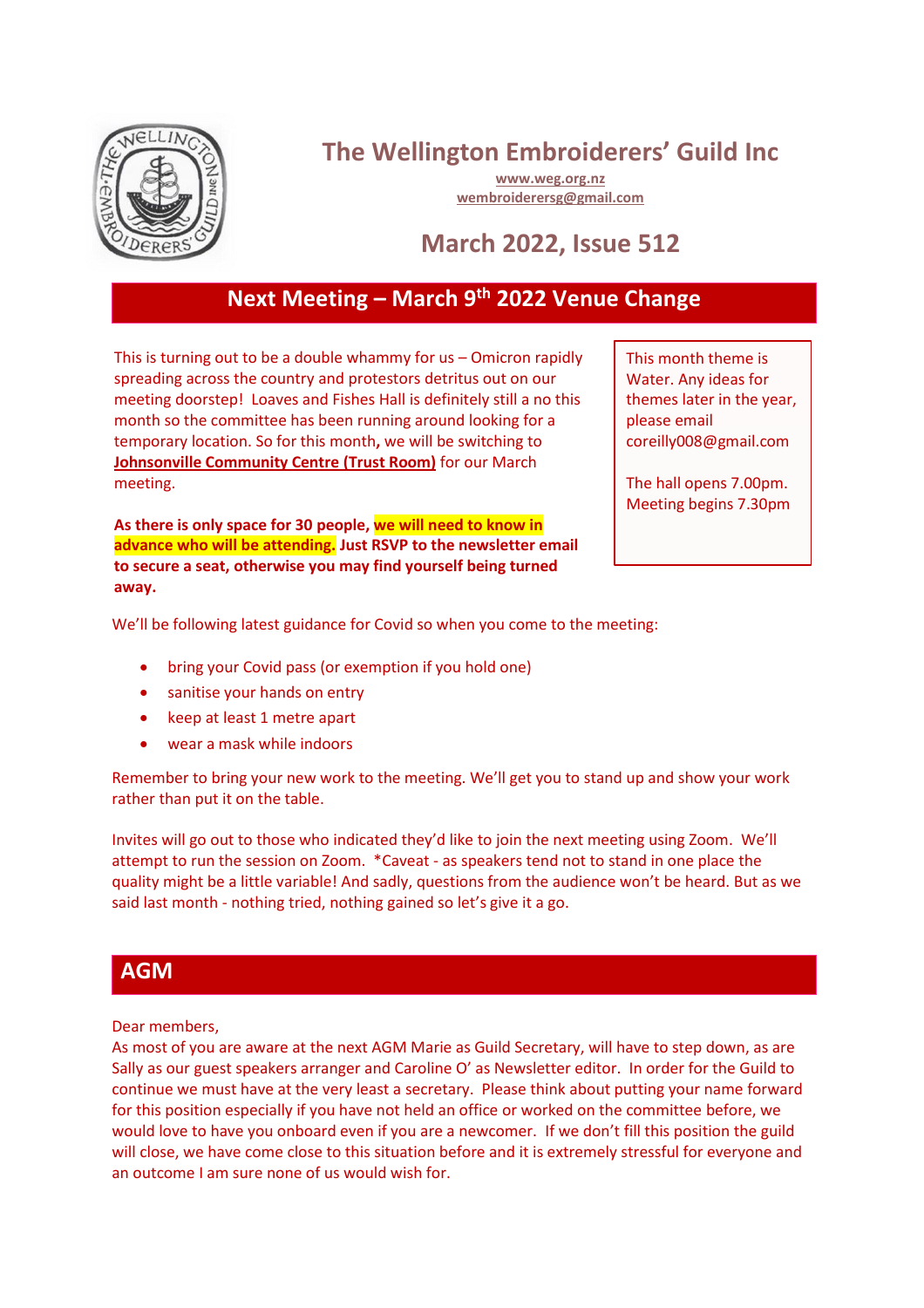If you would like to put your name forward, please let anyone on the committee know; your name will be kept confidential until the AGM. If anyone is thinking about it, please approach Marie to get an idea of what is involved.

Is there also anyone interested in joining the committee who would like to arrange our monthly speakers or compile and send out the monthly newsletters; again, please contact Sally and Caroline O' for more details.

Please help the committee and put your names forward or nominate someone to approach before the AGM so that we can sleep at night!

Thank you Caroline B, President

#### **Speaker – Trish Armour Tapestry Artist**

I live and work in Wellington and have been weaving tapestries for over 30 years. I have held two successful solo exhibitions in Wellington, with another in progress to be held at the Toi Gallery, Pataka Art + Museum in Porirua, beginning mid-May 2022. Some of my tapestries are in private collections in the USA, Japan, UK, and New Zealand.

I participated, by invitation, to exhibit at the<br>
Wall participated, by invitation, to exhibit at the I teach tapestry weaving and, with some of my students, have established a very successful weaving group which meets monthly. I'm the current Convenor of The Tapestry Network of NZ, a member of the Professional Weavers' Network, American Tapestry Alliance, British Tapestry Group, Creative Fibre NZ and my home group is Port Nicholson Handweavers. I exhibit regularly in group exhibitions in New Zealand and internationally. I've written articles for weaving magazines, and online. In the 2018 William Morris Gallery in London, UK, and in Oakville, near Toronto, Canada.



#### **Stitching challenge for 2022 – Dorset Buttons**

How are you getting on? If you find any useful resources online, pictures, books, or samples – plus of course your own experiments – don't forget to email them through so we can add them to the newsletter over the coming year. There will be a brief presentation at our meeting which will then be available via request on email or check out our Facebook page.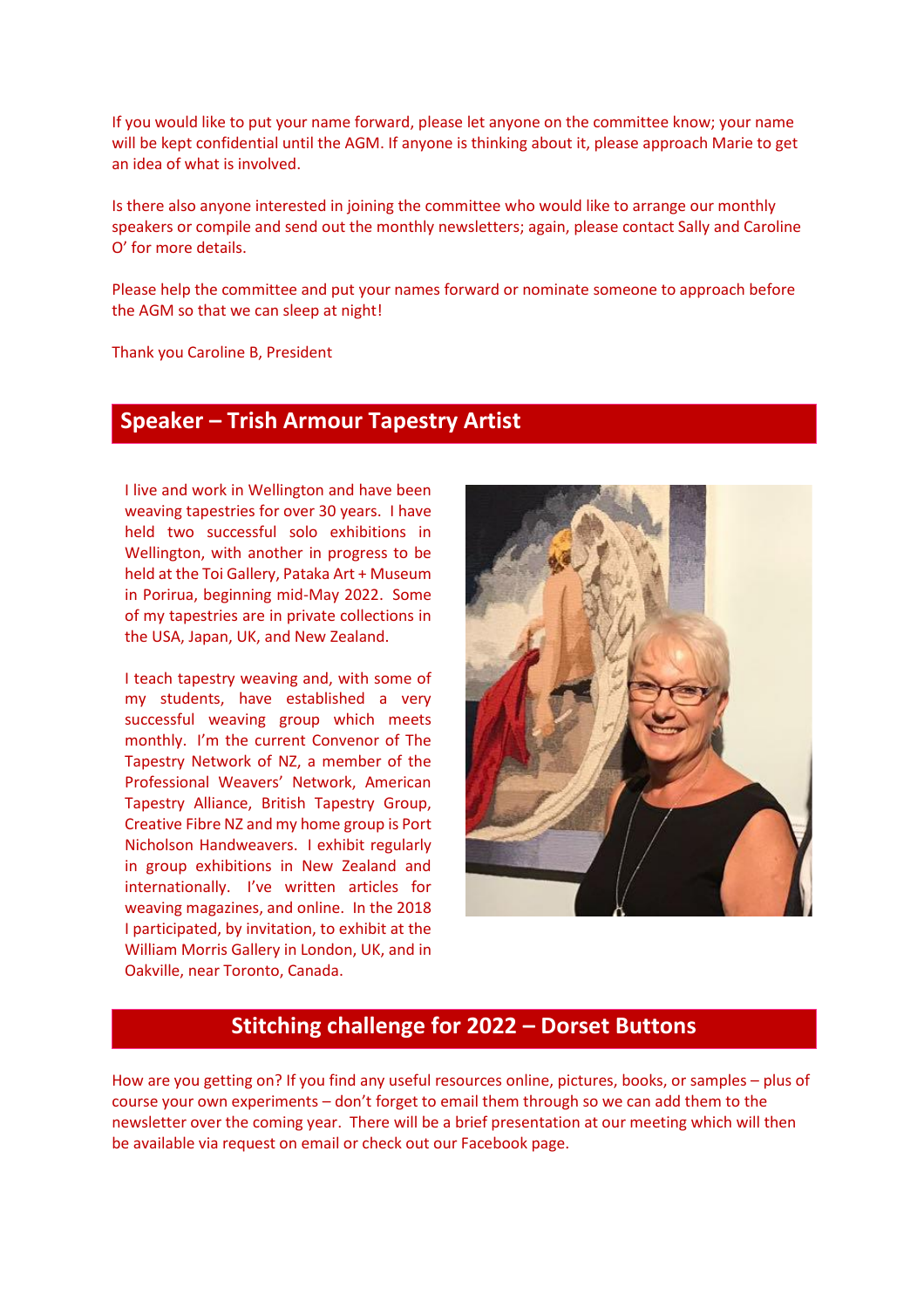## **Wellington Guild Regional Work Day Saturday 19th March Postponed**

The Committee have taken the decision to POSTPONE our workday due to the increasing Covid rate. It has been rescheduled to Sunday 19<sup>th</sup> June – during our Solstice Stitching weekend. The plan is to run Solstice classes on Saturday 18<sup>th</sup> June and have our Workday on the Sunday.

As well as our usual sales tables and Viewer's Choice, we will be holding the Diana Parkes Memorial award for an original work created in the past two years.

We will need volunteers to help on the day with set up/tidying up at the end, to watch over the display areas, help on the sales table and to assist on the door.

At this stage, Vaccine passes are mandatory, and masks must be worn unless drinking or eating. This is a requirement of the venue, but we will confirm any changes to these rules nearer the time.

### **Johnsonville Stitch-In**

Being as our Regional Workday has been postponed, we will be having our regular Stitch-In at Johnsonville as normal on Saturday 19 March. Following that the next meeting at Johnsonville will be Saturday 16 April. It's Easter but I will go ahead with the stitch in if anyone wants to come along.

Cheers Lyn

### **Teddies for Wellington stillborn**



It is a while since any Teddies were taken to the hospital so stocks of them will be low. The teddies go to the 100 or so families who go through the grief of losing a baby so your help is greatly appreciated, especially in these difficult times.

There are other shapes available -a dog, a bunny and a cat. There is a sheet of patterns attached to this newsletter. Contact Susan Wright if you would like some cut out felt shapes either at a meeting or on: [s.m.wright@outlook.co.nz](mailto:s.m.wright@outlook.co.nz)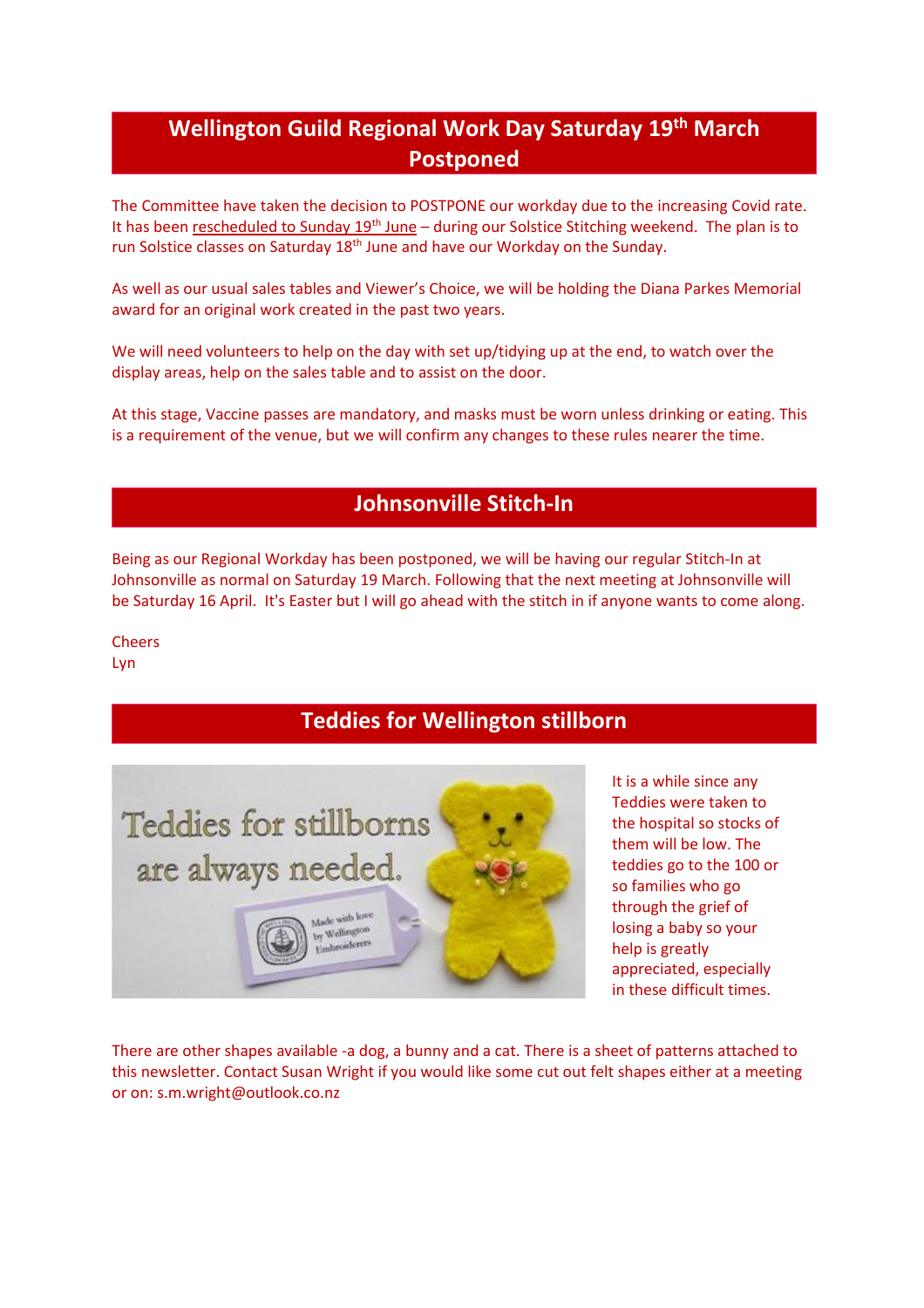

You can add a touch of embroidery if you want. Each teddy goes out with a label saying a guild member made it.

### **Textile Thread Festival Wellington**

Check out the schedule for five days of free events related to all things textile. The event runs between 16 – 20 March across the Wellington region.

<https://www.threadsfestival.co.nz/>

### **Shetland Society of Wellington**

The Shetland Society of Wellington are celebrating their Centenary this year. We are seeking expressions of interest from exhibitors who would like to submit an entry to our Fibre and Textile Exhibition which will be held at Odlin Gallery Lower Hutt from 12th - 18th September 2022.

We encourage entries from Craftspeople, embroiderer's, weavers, felters, knitters, quilters, and others. The closing date for entries is 31st July 2022. For further information, conditions of entry and entry form please check<http://www.shetlandwellington.org.nz/> or phone Pat on 021 609129

Thank you very much, Helen Hindmarsh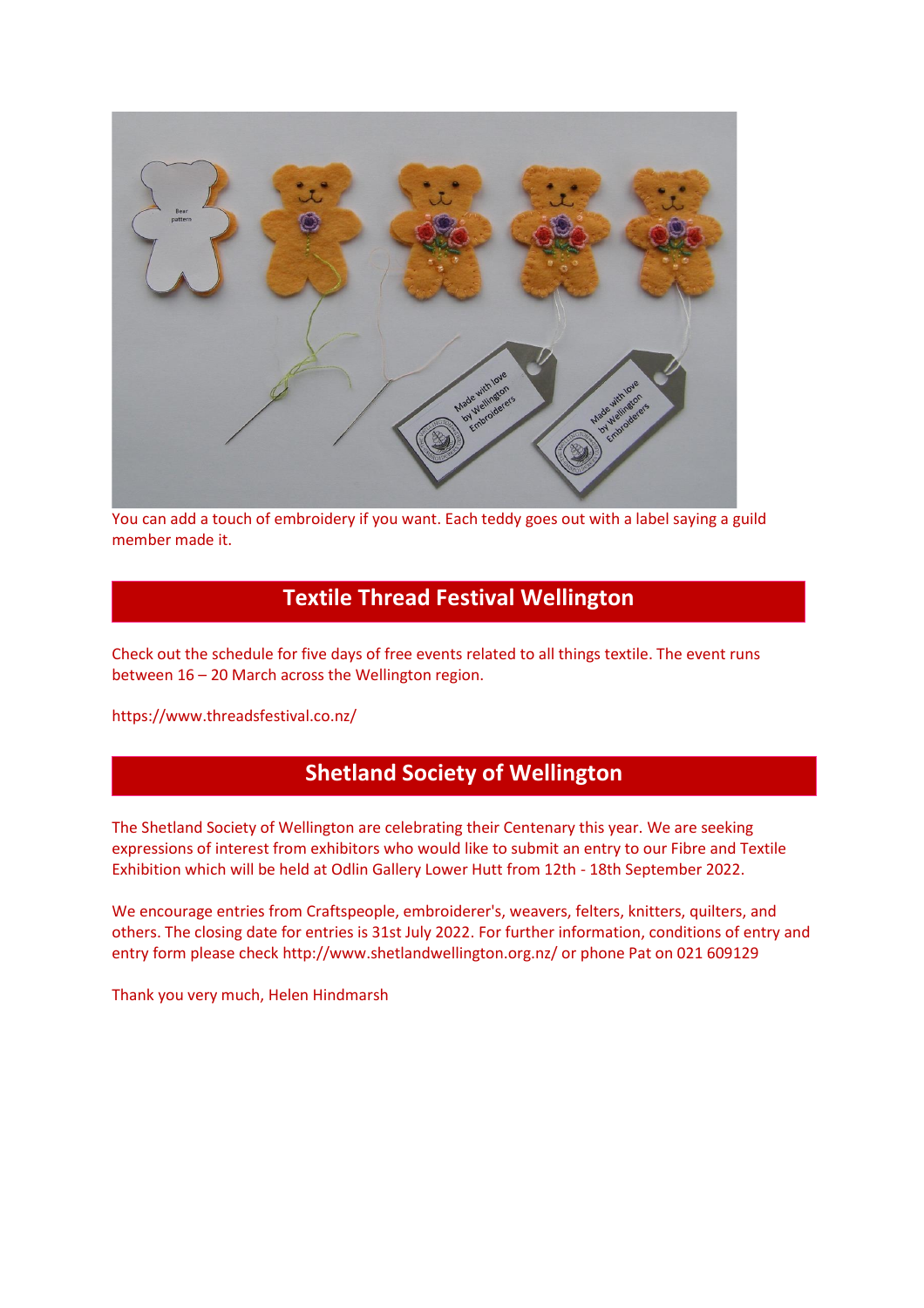### **Links to global exhibitions, articles and websites**

Another book about clothing and textiles has hit the shelf – Check out the interview with author of Worn: A People's History of Clothing, Sofi Thanhauser at [https://www.toa.st/blogs/magazine/worn](https://www.toa.st/blogs/magazine/worn-a-people-s-history-of-clothing-book-club?uid=7971263840&utm_campaign=SS22_UK_MagazineFebruary&utm_medium=email&MID=754033359&s2ref=7971263840&utm_source=Master+Group)[a-people-s-history-of-clothing-book-](https://www.toa.st/blogs/magazine/worn-a-people-s-history-of-clothing-book-club?uid=7971263840&utm_campaign=SS22_UK_MagazineFebruary&utm_medium=email&MID=754033359&s2ref=7971263840&utm_source=Master+Group)

[club?uid=7971263840&utm\\_campaign=SS22\\_UK\\_MagazineFebruary&utm\\_medium=email&MID=75](https://www.toa.st/blogs/magazine/worn-a-people-s-history-of-clothing-book-club?uid=7971263840&utm_campaign=SS22_UK_MagazineFebruary&utm_medium=email&MID=754033359&s2ref=7971263840&utm_source=Master+Group) [4033359&s2ref=7971263840&utm\\_source=Master+Group](https://www.toa.st/blogs/magazine/worn-a-people-s-history-of-clothing-book-club?uid=7971263840&utm_campaign=SS22_UK_MagazineFebruary&utm_medium=email&MID=754033359&s2ref=7971263840&utm_source=Master+Group)

History of English smocking - <https://ruthsinger.com/2022/02/16/english-smocking/>

Haptic and Hue have announced their next season – Threads of Survival will be about the people and textiles that survived and flourished against the odds.

#### **2022 Meetings**

We didn't get many themes sent through so the table is pretty blank. Please send your ideas through

| <b>Meeting Date</b>        | <b>Theme Display</b> | <b>Newsletter Deadline</b> |
|----------------------------|----------------------|----------------------------|
| 9 <sup>th</sup> March      | <b>Water</b>         | 27 <sup>th</sup> February  |
| 13 <sup>th</sup> April     | <b>Architecture</b>  | 29 <sup>th</sup> March     |
| 11 <sup>th</sup> May       |                      | 29 <sup>th</sup> April     |
| 8 <sup>th</sup> June       |                      | 29 <sup>th</sup> May       |
| 13 <sup>th</sup> July      |                      | 29 <sup>th</sup> June      |
| 10 <sup>th</sup> August    |                      | 29 <sup>th</sup> July      |
| 14 <sup>th</sup> September |                      | 29 <sup>th</sup> August    |
| 12 <sup>th</sup> October   |                      | 29 <sup>th</sup> September |
| 9 <sup>th</sup> November   |                      | 29 <sup>th</sup> October   |
| 14 <sup>th</sup> December  |                      | 29 <sup>th</sup> November  |

#### **2021 Exhibitions, Events and Workdays**

| <b>Eden Hore: High</b>       | 3 Dec 2021 - 20 Mar 2022                                                  |
|------------------------------|---------------------------------------------------------------------------|
| <b>Fashion/High Country</b>  | Escape into the unexpectedly glamorous world of Eden Hore, a              |
|                              | visionary farmer who collected over two hundred couture gowns in          |
|                              | 1970s Aotearoa. Dowse, Lower Hutt                                         |
| Hilma af Klint's             | 4 December - 27 March 2022                                                |
|                              | Hilma af Klint believed the world was not ready for her work when she     |
|                              | was living so instructed her work to be kept secret for at least 20 years |
|                              | after her death. City Gallery, Wellington                                 |
| <b>Silk Web</b>              | 11 Dec 2021 - 10 Apr 2022                                                 |
|                              | Explore the artisan textile production in Central Asia that is being      |
|                              | innovatively re-examined by contemporary artists. Dowse, Lower Hutt       |
| <b>Feathermania; Fashion</b> | <b>Until April 2022</b>                                                   |
| to Die for                   | Examples of feather finery and bird beak jewellery. Toi Art, Te Papa      |
| <b>The Margery Blackman</b>  | Until 4 July 2022                                                         |
| <b>Textile Collection</b>    | Celebrate textiles from across the world in this beautiful exhibition of  |
|                              | Margery Blackman's personal collection.                                   |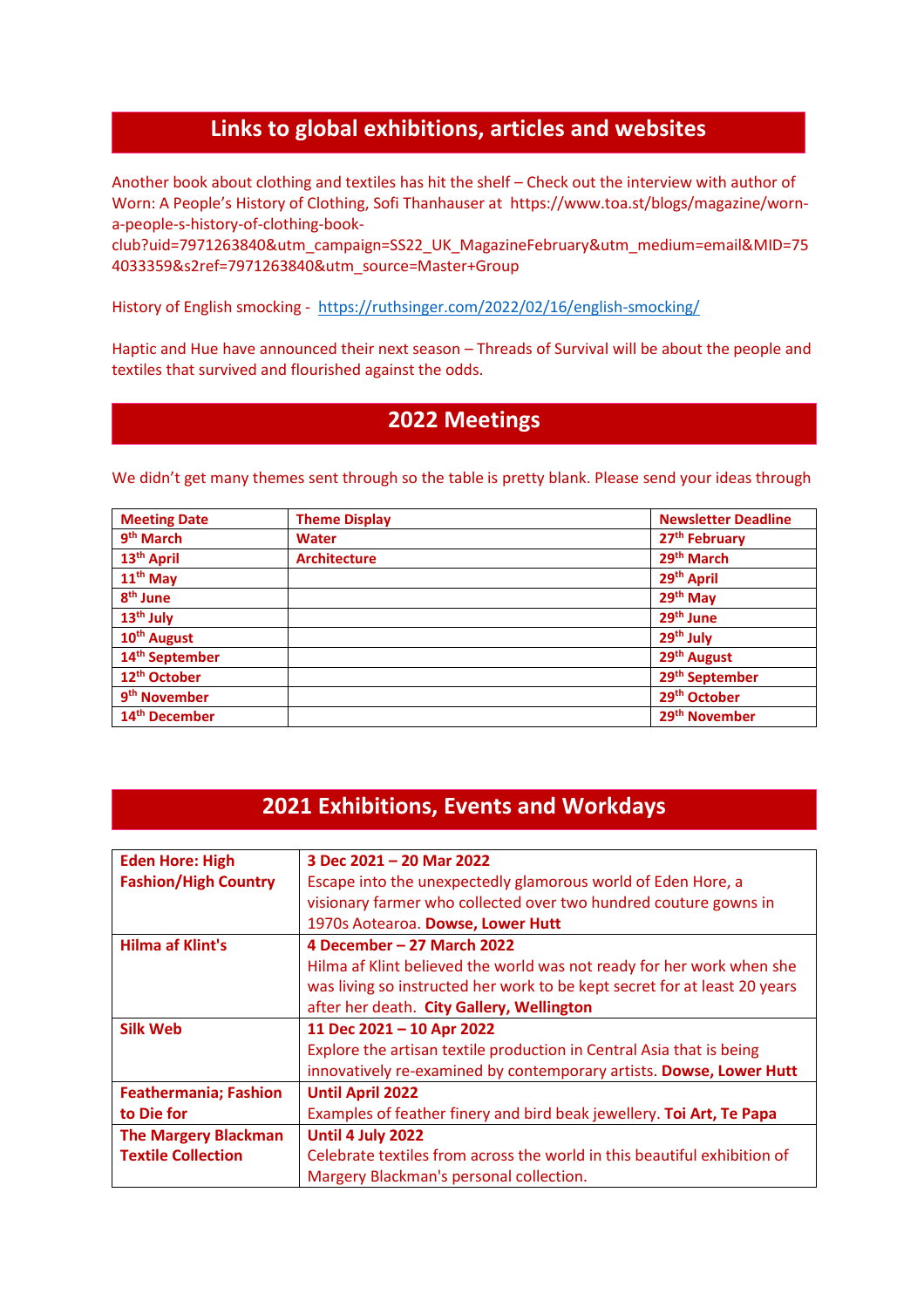|                           | https://otagomuseum.nz/whats-on/the-margery-blackman-textile-<br>collection |
|---------------------------|-----------------------------------------------------------------------------|
| <b>Great Escape Orewa</b> | $25^{th} - 27^{th}$ March 2022                                              |
| 2022                      | <b>CANCELLLED</b>                                                           |
|                           |                                                                             |
| <b>Fibre Arts NZ</b>      | 24th April to 30th April 2022                                               |
|                           | <b>CANCELLED</b>                                                            |
| <b>Fibre Fest</b>         | Saturday 2nd July 2022 10 - 3pm                                             |
|                           | Whirinaki Whare Taronga, Upper Hutt                                         |
|                           |                                                                             |

#### **Guild Groups** (Please phone to see if running in Level 2) Your friends are always welcome to Guild groups

| <b>Drop in Stitch-in</b>            | 10am - 4pm Wellington Museum First Saturday of the month.        |
|-------------------------------------|------------------------------------------------------------------|
| <b>Contact: Rhys Garton</b>         | Ask at Reception when you arrive for directions. Tea and coffee  |
|                                     | will be available from the kitchen (which is opposite the room). |
| <b>Johnsonville Stitch-in</b>       | 1.30-4.30pm at Johnsonville Community Centre (third Saturday     |
| Lyn Duncan 04-562 8722 or 021       | of the month). Gold coin koha for afternoon tea. Please bring a  |
| 1428915                             | piece of work for show and tell. lynpatduncan@hotmail.com        |
|                                     | This session will only run if we are at Level 2                  |
| <b>Lower Hutt Stitch-in</b>         | 1.00pm-4.00pm (second Saturday of the month) at the Hutt         |
| Lynn Newman 04-566-1561             | Art Centre, cnr Huia and Myrtle Sts. Cost \$6.                   |
| <b>First Thurs Exhibition Group</b> | On the first Thursday of the month we visit an exhibition and    |
| <b>Louise Day</b>                   | meet for lunch beforehand at a nearby café. An email is sent     |
| 04-568-8088                         | out to members the weekend before the first Thursday of the      |
|                                     | month.                                                           |

| <b>Committee</b>         |                                                                                 |  |
|--------------------------|---------------------------------------------------------------------------------|--|
| President                | <b>Caroline Birkinshaw</b>                                                      |  |
| <b>Treasurer</b>         | <b>Marjorie Thomas</b>                                                          |  |
| Secretary                | <b>Marie Cassino</b>                                                            |  |
| <b>Newsletter Editor</b> | Caroline O'Reilly coreilly008@gmail.com if you have anything for the newsletter |  |
| Committee member         | <b>Sally Ross</b>                                                               |  |
| <b>Committee Member</b>  | <b>Glenda Manning-Fogg</b>                                                      |  |
| <b>Committee Member</b>  | <b>Anne Barr</b>                                                                |  |
| <b>Committee Member</b>  | <b>Cathy Trewby</b>                                                             |  |
| Almoner:                 | <b>Cathy Trewby</b>                                                             |  |